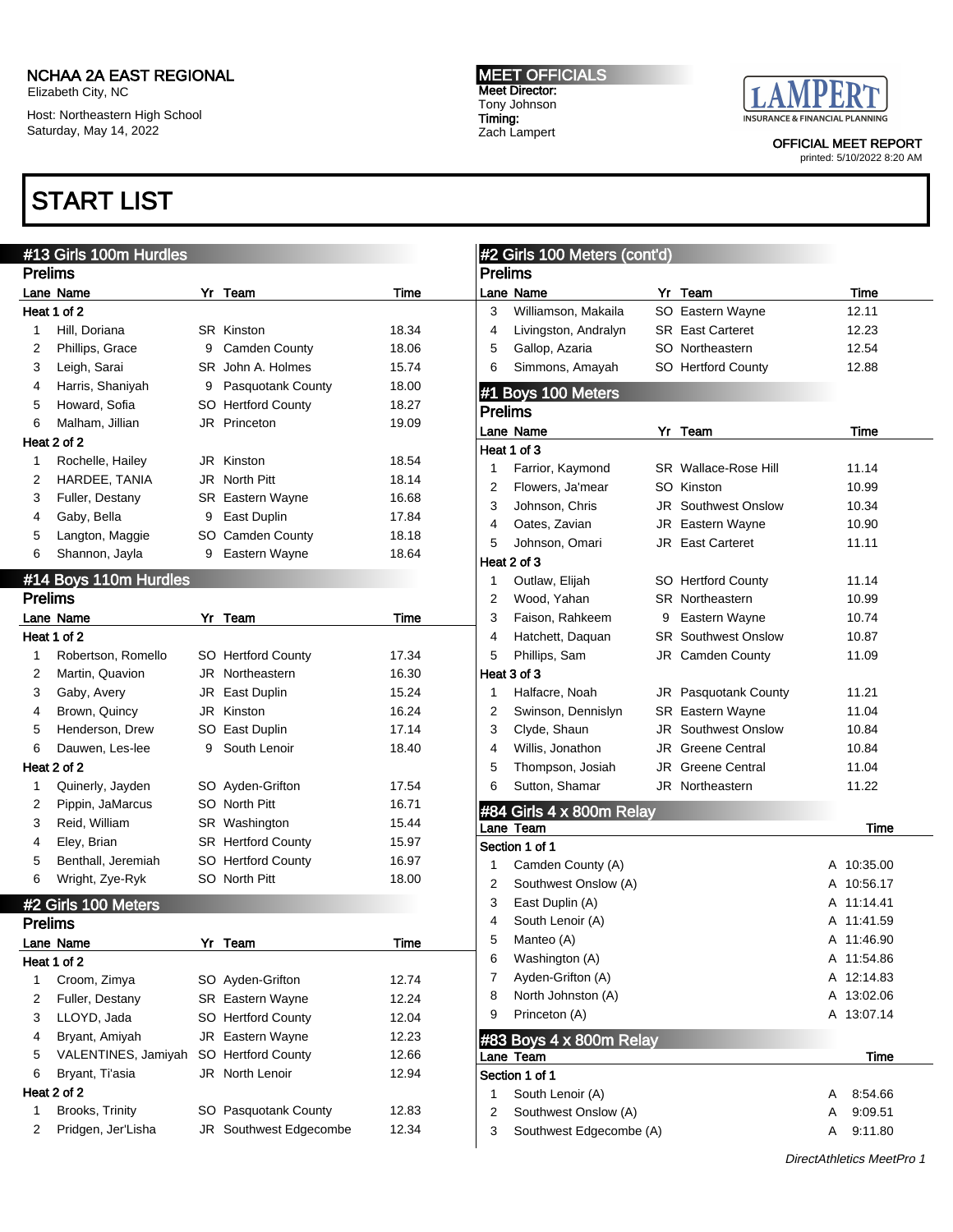Elizabeth City, NC

Host: Northeastern High School Saturday, May 14, 2022

# START LIST

MEET OFFICIALS Meet Director: Tony Johnson Timing: Zach Lampert



OFFICIAL MEET REPORT

|    | #83 Boys 4 x 800m Relay (cont'd) |   |         |    | #10 Girls 1600 Meters    |   |                            |   |         |
|----|----------------------------------|---|---------|----|--------------------------|---|----------------------------|---|---------|
|    | Lane Team                        |   | Time    |    | Lane Name                |   | Yr Team                    |   | Time    |
| 4  | Kinston (A)                      | Α | 9:13.00 |    | Section 1 of 1           |   |                            |   |         |
| 5  | Camden County (A)                | Α | 9:13.30 |    | Flynn, Madison           |   | SO Manteo                  |   | 5:39.11 |
| 6  | Greene Central (A)               | Α | 9:22.04 | 2  | Williams, Keeley         |   | SR Camden County           |   | 5:48.15 |
| 7  | Hertford County (A)              | Α | 9:24.52 | 3  | Inman, Abbie             |   | <b>SR</b> Southwest Onslow |   | 6:02.05 |
| 8  | North Johnston (A)               | Α | 9:31.00 | 4  | Bostic, Laura            |   | SR East Duplin             |   | 6:03.00 |
| 9  | Manteo (A)                       | Α | 9:32.88 | 5  | Gutierrez, Brenna        |   | 9 Camden County            |   | 6:25.10 |
| 10 | North Pitt (A)                   | Α | 9:48.80 | 6  | Langton, Cadence         |   | SR Camden County           |   | 6:25.60 |
| 11 | Ayden-Grifton (A)                | Α | 9:55.50 | 7  | Broadwell, Hailey        |   | SO Washington              |   | 6:31.00 |
| 12 | Princeton (A)                    | A | 9:59.15 | 8  | Castillo, Claudia        | 9 | South Lenoir               |   | 6:43.00 |
|    | #80 Girls 4 x 200m Relay         |   |         | 9  | Epps, Haley              | 9 | North Johnston             |   | 6:44.00 |
|    | Lane Team                        |   | Time    | 10 | Ayala, Thalia            | 9 | South Lenoir               |   | 6:50.28 |
|    | Section 1 of 2                   |   |         | 11 | Fisher, Reagan           | 9 | Washington                 |   | 6:53.76 |
| 1  | North Lenoir (A)                 | A | 1:58.31 | 12 | Batchelor, Laurel        |   | 9 North Pitt               |   | 6:55.14 |
| 2  | Southwest Edgecombe (A)          | Α | 1:57.00 |    | #9 Boys 1600 Meters      |   |                            |   |         |
| 3  | North Pitt (A)                   | Α | 1:53.50 |    | Lane Name                |   | Yr Team                    |   | Time    |
| 4  | Ayden-Grifton (A)                | Α | 1:54.80 |    | Section 1 of 1           |   |                            |   |         |
| 5  | Eastern Wayne (A)                | Α | 1:57.00 | 1  | Sanchez, William         |   | <b>JR</b> East Carteret    |   | 4:35.00 |
| 6  | Wallace-Rose Hill (A)            | Α | 2:01.90 | 2  | Haro, Chris              |   | SO South Lenoir            |   | 5:01.15 |
|    | Section 2 of 2                   |   |         | 3  | Gutierrez, Dennis        |   | JR Camden County           |   | 5:01.20 |
| 1  | John A. Holmes (A)               | A | 1:53.00 | 4  | Hynes, Josiah            |   | JR East Carteret           |   | 5:03.00 |
| 2  | Northeastern (A)                 | Α | 1:48.91 | 5  | Phillippe, David         |   | JR South Lenoir            |   | 5:11.77 |
| 3  | Hertford County (A)              | Α | 1:46.22 | 6  | Porto-Reyes, Alex        |   | SO Beddingfield, E.T.      |   | 5:12.00 |
| 4  | Farmville Central (A)            | Α | 1:48.40 | 7  | Roman, Ezequial          |   | <b>SR</b> Greene Central   |   | 5:13.00 |
| 5  | Camden County (A)                | Α | 1:51.28 | 8  | Reavis, Wyatt            |   | SO South Lenoir            |   | 5:13.94 |
| 6  | Kinston (A)                      | A | 1:53.13 | 9  | Warrick, Braxton         |   | SO Southwest Edgecombe     |   | 5:14.00 |
|    | #79 Boys 4 x 200m Relay          |   |         | 10 | Gamwell, Nolan           |   | SO Beddingfield, E.T.      |   | 5:15.00 |
|    | Lane Team                        |   | Time    | 11 | Mustafa, Mudian          |   | SO North Johnston          |   | 5:16.06 |
|    | Section 1 of 2                   |   |         | 12 | Dietrich, Brayden        |   | <b>SO</b> Southwest Onslow |   | 5:17.00 |
| 1  | North Johnston (A)               | Α | 1:36.15 |    | #78 Girls 4 x 100m Relay |   |                            |   |         |
| 2  | Greene Central (A)               | Α | 1:35.77 |    | Lane Team                |   |                            |   | Time    |
| 3  | Hertford County (A)              | Α | 1:33.50 |    | Section 1 of 2           |   |                            |   |         |
| 4  | Pasquotank County (A)            | Α | 1:35.10 |    | North Johnston (A)       |   |                            | A | 53.74   |
| 5  | Princeton (A)                    | Α | 1:36.10 | 2  | Ayden-Grifton (A)        |   |                            | Α | 53.32   |
| 6  | Eastern Wayne (A)                | Α | 1:37.84 | 3  | Northeastern (A)         |   |                            | A | 52.49   |
|    | Section 2 of 2                   |   |         | 4  | Pasquotank County (A)    |   |                            | Α | 52.84   |
| 1  | Southwest Edgecombe (A)          | A | 1:32.00 | 5  | Beddingfield, E.T. (A)   |   |                            | Α | 53.64   |
| 2  | Northeastern (A)                 | Α | 1:31.00 | 6  | North Pitt (A)           |   |                            | Α | 54.41   |
| 3  | Kinston (A)                      | A | 1:29.74 |    | Section 2 of 2           |   |                            |   |         |
| 4  | North Pitt (A)                   | A | 1:31.00 | 1  | North Lenoir (A)         |   |                            | A | 52.13   |
| 5  | Southwest Onslow (A)             | Α | 1:31.10 | 2  | John A. Holmes (A)       |   |                            | A | 51.08   |
| 6  | Farmville Central (A)            | Α | 1:32.38 | 3  | Eastern Wayne (A)        |   |                            | A | 49.24   |
|    |                                  |   |         | 4  | Hertford County (A)      |   |                            | Α | 50.71   |
|    |                                  |   |         | 5  | Farmville Central (A)    |   |                            | Α | 51.34   |
|    |                                  |   |         | 6  | Kinston (A)              |   |                            | Α | 52.45   |
|    |                                  |   |         |    |                          |   |                            |   |         |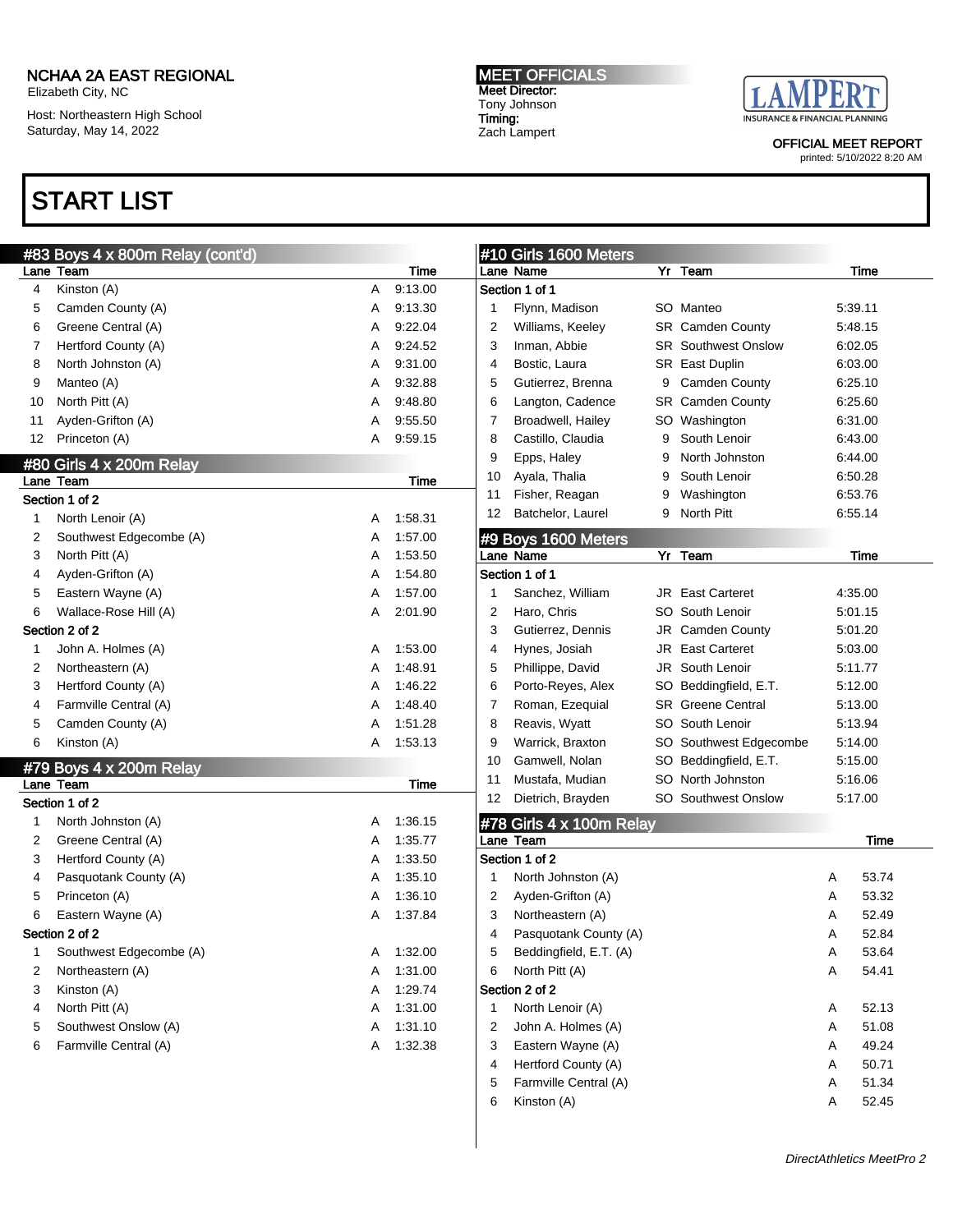Elizabeth City, NC

Host: Northeastern High School Saturday, May 14, 2022

# START LIST

MEET OFFICIALS Meet Director: Tony Johnson Timing: Zach Lampert



OFFICIAL MEET REPORT

|   | #77 Boys 4 x 100m Relay |   |                             |   |         |    | #16 Girls 300m Hurdles |   |                            |         |
|---|-------------------------|---|-----------------------------|---|---------|----|------------------------|---|----------------------------|---------|
|   | Lane Team               |   |                             |   | Time    |    | Lane Name              |   | Yr Team                    | Time    |
|   | Section 1 of 2          |   |                             |   |         |    | Section 1 of 2         |   |                            |         |
| 1 | Southwest Edgecombe (A) |   |                             | Α | 45.24   |    | Haddock, Alexus        |   | 9 South Lenoir             | 55.34   |
| 2 | John A. Holmes (A)      |   |                             | Α | 44.80   | 2  | Jewell, Leia           |   | SO Eastern Wayne           | 55.04   |
| 3 | Beddingfield, E.T. (A)  |   |                             | Α | 44.53   | 3  | Howard, Sofia          |   | SO Hertford County         | 53.44   |
| 4 | Wallace-Rose Hill (A)   |   |                             | Α | 44.62   | 4  | Killette, Kayla        | 9 | North Johnston             | 54.34   |
| 5 | Hertford County (A)     |   |                             | Α | 44.84   | 5  | Langton, Maggie        |   | SO Camden County           | 55.06   |
| 6 | Ayden-Grifton (A)       |   |                             | Α | 45.39   | 6  | Malham, Jillian        |   | JR Princeton               | 55.59   |
|   | Section 2 of 2          |   |                             |   |         |    | Section 2 of 2         |   |                            |         |
| 1 | Kinston (A)             |   |                             | Α | 44.12   | 1  | Galloway, Oriyanna     | 9 | <b>Southwest Onslow</b>    | 52.94   |
| 2 | Northeastern (A)        |   |                             | Α | 43.90   | 2  | Mitchell, Jaliyah      | 9 | <b>Hertford County</b>     | 52.04   |
| 3 | Greene Central (A)      |   |                             | Α | 43.45   | 3  | Phillips, Grace        | 9 | <b>Camden County</b>       | 49.83   |
| 4 | Southwest Onslow (A)    |   |                             | Α | 43.63   | 4  | Yates, Shalawn         | 9 | West Craven High           | 50.74   |
| 5 | Eastern Wayne (A)       |   |                             | Α | 43.94   | 5  | Tatum, Calla           |   | SO North Pitt              | 52.45   |
| 6 | North Pitt (A)          |   |                             | A | 44.14   | 6  | Moore, Paris           |   | 9 Southwest Onslow         | 53.24   |
|   | #6 Girls 400 Meters     |   |                             |   |         |    | #15 Boys 300m Hurdles  |   |                            |         |
|   | Lane Name               |   | Yr Team                     |   | Time    |    | Lane Name              |   | Yr Team                    | Time    |
|   | Section 1 of 2          |   |                             |   |         |    | Section 1 of 2         |   |                            |         |
| 1 | Arbeau, Abagail         |   | SO Princeton                |   | 1:06.44 | 1  | Wright, Zye-Ryk        |   | SO North Pitt              | 45.11   |
| 2 | Galloway, Oriyanna      |   | 9 Southwest Onslow          |   | 1:05.22 | 2  | Benthall, Jeremiah     |   | SO Hertford County         | 44.52   |
| 3 | Daniels, Shakeela       | 9 | <b>Farmville Central</b>    |   | 1:04.80 | 3  | Reid, William          |   | SR Washington              | 43.81   |
| 4 | Myrick, Tanise          |   | JR North Pitt               |   | 1:05.21 | 4  | Brown, Quincy          |   | JR Kinston                 | 44.17   |
| 5 | Atkinson, Briana        |   | SR Beddingfield, E.T.       |   | 1:05.74 | 5  | Cogdell, Jaylen        |   | SR Kinston                 | 44.64   |
| 6 | Holliday, Jayden        |   | SO North Pitt               |   | 1:06.83 | 6  | Wilson, Miles          |   | SR Southwest Edgecombe     | 45.14   |
|   | Section 2 of 2          |   |                             |   |         |    | Section 2 of 2         |   |                            |         |
| 1 | Moore, Paris            |   | 9 Southwest Onslow          |   | 1:02.60 | 1  | Henderson, Drew        |   | SO East Duplin             | 43.62   |
| 2 | Nguyen, Thuy            |   | SO Camden County            |   | 1:01.94 | 2  | Martin, Quavion        |   | JR Northeastern            | 42.85   |
| 3 | Wooten, Kamiyah         |   | <b>JR</b> Farmville Central |   | 59.15   | 3  | Gaby, Avery            |   | JR East Duplin             | 40.24   |
| 4 | Speight, Kamaya         |   | SO Farmville Central        |   | 1:01.88 | 4  | Pippin, JaMarcus       |   | SO North Pitt              | 42.83   |
| 5 | Stasko, Peyton          |   | 9 Camden County             |   | 1:02.37 | 5  | Eley, Brian            |   | <b>SR</b> Hertford County  | 43.44   |
| 6 | Yates, Alissa           |   | SO West Craven High         |   | 1:02.64 | 6  | Swinson, Dennislyn     |   | SR Eastern Wayne           | 43.72   |
|   |                         |   |                             |   |         |    |                        |   |                            |         |
|   | #5 Boys 400 Meters      |   |                             |   |         |    | #8 Girls 800 Meters    |   |                            |         |
|   | Lane Name               |   | Yr Team                     |   | Time    |    | Lane Name              |   | Yr Team                    | Time    |
|   | Section 1 of 2          |   |                             |   |         |    | Section 1 of 1         |   |                            |         |
| 1 | Futrell, Wayne          |   | SO Hertford County          |   | 54.25   |    | Williams, Keeley       |   | SR Camden County           | 2:30.80 |
| 2 | Bonilla, Darwin         |   | SO East Duplin              |   | 53.84   | 2  | Stasko, Peyton         |   | 9 Camden County            | 2:36.44 |
| 3 | Phillips, Sam           |   | JR Camden County            |   | 53.36   | 3  | Flynn, Madison         |   | SO Manteo                  | 2:38.51 |
| 4 | Smith, James            |   | SR Wallace-Rose Hill        |   | 53.83   | 4  | Gay, Caroline          |   | 9 Manteo                   | 2:44.16 |
| 5 | James, Branden          |   | JR Camden County            |   | 53.95   | 5  | Langton, Cadence       |   | <b>SR</b> Camden County    | 2:47.60 |
| 6 | Bell, Dwan              |   | SO Northeastern             |   | 54.44   | 6  | Inman, Abbie           |   | <b>SR</b> Southwest Onslow | 2:47.95 |
|   | Section 2 of 2          |   |                             |   |         | 7  | Whitacre, Charley      |   | SO South Lenoir            | 2:48.97 |
| 1 | Ingram, Kudoun          |   | SO Hertford County          |   | 52.50   | 8  | Heard, Haley           |   | 9 Manteo                   | 2:57.59 |
| 2 | Poland, Ezeequal        |   | SR Southwest Edgecombe      |   | 52.34   | 9  | Allen, Emily           |   | SO Ayden-Grifton           | 2:58.30 |
| 3 | Hollis, Trystan         |   | JR North Pitt               |   | 49.84   | 10 | Tucker, Madelyn        |   | JR South Lenoir            | 2:59.03 |
| 4 | Lawrence, Christian     |   | JR Southwest Edgecombe      |   | 51.02   | 11 | Batchelor, Laurel      | 9 | North Pitt                 | 3:02.00 |
| 5 | Blackwell, Cole         |   | JR Hertford County          |   | 52.44   | 12 | Moore, Kaila           |   | <b>SR</b> North Johnston   | 3:04.98 |
| 6 | Flowers, Ja'mear        |   | SO Kinston                  |   | 52.69   |    |                        |   |                            |         |
|   |                         |   |                             |   |         |    |                        |   |                            |         |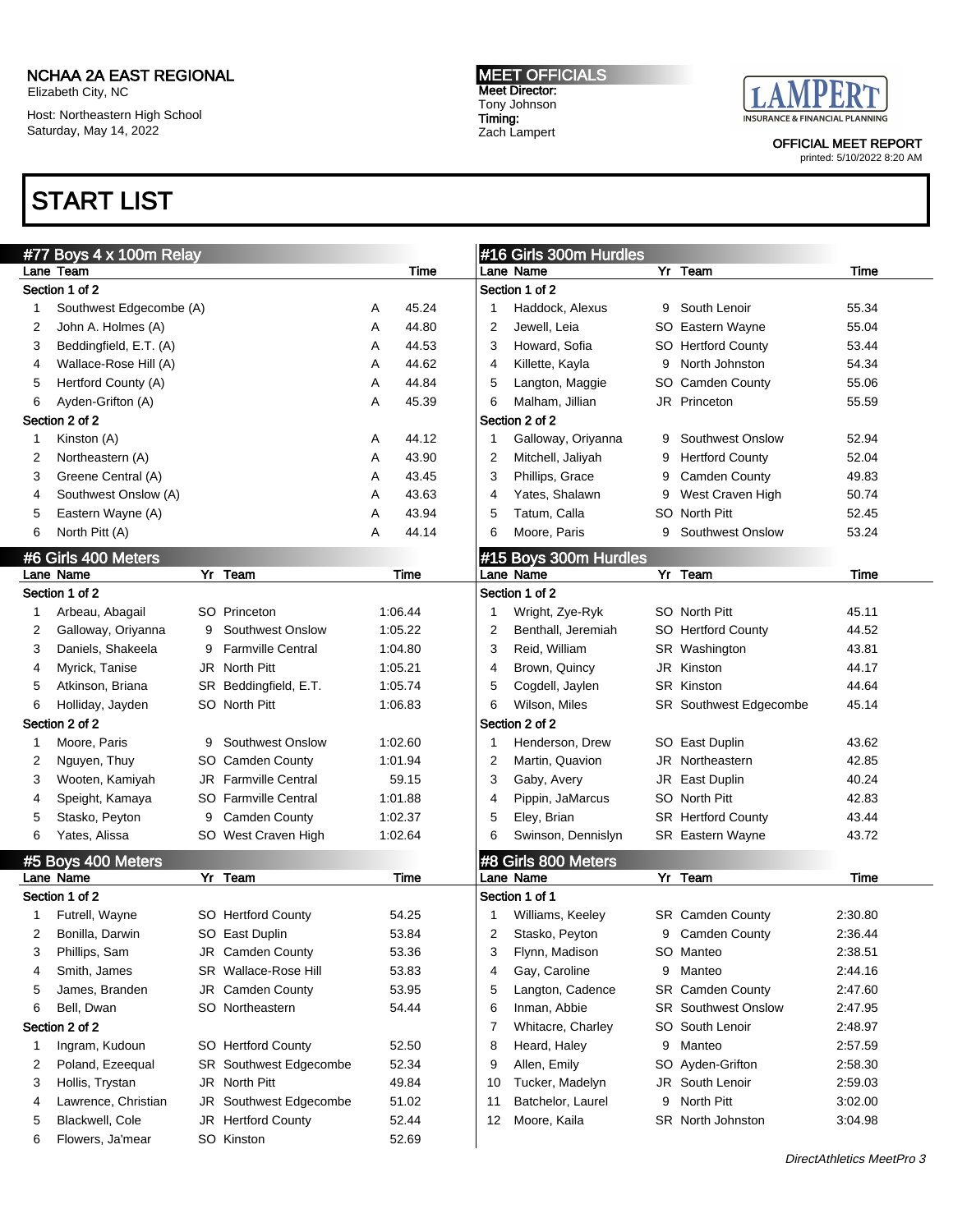Moore, Milbert JR North Pitt 22.84

Elizabeth City, NC

Host: Northeastern High School Saturday, May 14, 2022

### START LIST

MEET OFFICIALS Meet Director: Tony Johnson Timing: Zach Lampert



OFFICIAL MEET REPORT

|    | #7 Boys 800 Meters   |   |                             |         |    | #12 Girls 3200 Meters                 |   |                            |   |          |
|----|----------------------|---|-----------------------------|---------|----|---------------------------------------|---|----------------------------|---|----------|
|    | Lane Name            |   | Yr Team                     | Time    |    | Lane Name                             |   | Yr Team                    |   | Time     |
|    | Section 1 of 1       |   |                             |         |    | Section 1 of 1                        |   |                            |   |          |
| 1  | Sanchez, William     |   | <b>JR</b> East Carteret     | 2:03.78 | 1  | Flynn, Madison                        |   | SO Manteo                  |   | 13:04.04 |
| 2  | Pippen, Myshawn      |   | SO North Pitt               | 2:08.00 | 2  | Bostic, Laura                         |   | SR East Duplin             |   | 13:14.00 |
| 3  | Hollis, Trystan      |   | JR North Pitt               | 2:09.30 | 3  | Inman, Abbie                          |   | <b>SR</b> Southwest Onslow |   | 13:14.00 |
| 4  | Kopanski, Derek      |   | <b>JR</b> South Lenoir      | 2:10.00 | 4  | Langton, Cadence                      |   | <b>SR</b> Camden County    |   | 14:11.29 |
| 5  | McLawhorn, Christian |   | SO Kinston                  | 2:12.00 | 5  | Broadwell, Hailey                     |   | SO Washington              |   | 14:38.00 |
| 6  | Hynes, Josiah        |   | <b>JR</b> East Carteret     | 2:15.00 | 6  | Epps, Haley                           | 9 | North Johnston             |   | 14:52.20 |
| 7  | Savage, Zarchaeus    |   | <b>SR</b> Hertford County   | 2:15.20 | 7  | Gutierrez, Brenna                     | 9 | <b>Camden County</b>       |   | 15:19.60 |
| 8  | Warrick, Braxton     |   | SO Southwest Edgecombe      | 2:15.32 | 8  | Castillo, Claudia                     | 9 | South Lenoir               |   | 15:30.00 |
| 9  | Roman, Ezequial      |   | <b>SR</b> Greene Central    | 2:16.00 | 9  | Peterson, Emily                       |   | JR Princeton               |   | 16:01.00 |
| 10 | Gutierrez, Dennis    |   | JR Camden County            | 2:16.90 | 10 | Edwards, Eleanor                      |   | JR Manteo                  |   | 16:01.00 |
| 11 | Rosenburg, Kamden    |   | <b>SO</b> Southwest Onslow  | 2:16.95 | 11 | Acosta, Sary                          | 9 | Washington                 |   | 16:02.00 |
| 12 | Porto-Reyes, Alex    |   | SO Beddingfield, E.T.       | 2:17.34 | 12 | Conner, Jessica                       | 9 | Washington                 |   | 16:03.00 |
|    | #4 Girls 200 Meters  |   |                             |         |    | #11 Boys 3200 Meters                  |   |                            |   |          |
|    | Lane Name            |   | Yr Team                     | Time    |    | Lane Name                             |   | Yr Team                    |   | Time     |
|    | Section 1 of 3       |   |                             |         |    | Section 1 of 1                        |   |                            |   |          |
| 2  | Davis, Arianah       |   | <b>JR</b> Farmville Central | 27.24   | 1  | Sanchez, William                      |   | <b>JR</b> East Carteret    |   | 10:59.75 |
| 3  | Nguyen, Thuy         |   | SO Camden County            | 27.04   | 2  | Haro, Chris                           |   | SO South Lenoir            |   | 11:02.21 |
| 4  | Williams, Kayla      |   | SR John A. Holmes           | 27.17   | 3  | Porto-Reyes, Alex                     |   | SO Beddingfield, E.T.      |   | 11:30.00 |
|    | Section 2 of 3       |   |                             |         | 4  | Phillippe, David                      |   | JR South Lenoir            |   | 11:34.88 |
| 1  | Williamson, Makaila  |   | SO Eastern Wayne            | 26.95   | 5  | Gamwell, Nolan                        |   | SO Beddingfield, E.T.      |   | 11:37.00 |
| 2  | Hayes, Gabby         | 9 | <b>Hertford County</b>      | 26.81   | 6  | Head, Samuel                          | 9 | Manteo                     |   | 11:40.00 |
| 3  | Speight, Kamaya      |   | <b>SO</b> Farmville Central | 26.68   | 7  | Gutierrez, Dennis                     |   | JR Camden County           |   | 11:44.00 |
| 4  | Bryant, Amiyah       |   | JR Eastern Wayne            | 26.74   | 8  | Hynes, Josiah                         |   | <b>JR</b> East Carteret    |   | 11:50.00 |
| 5  | Brooks, Trinity      |   | SO Pasquotank County        | 26.94   | 9  | Leary, Ezekiel                        | 9 | Manteo                     |   | 11:50.29 |
|    | Section 3 of 3       |   |                             |         | 10 | Taylor, Cayden                        | 9 | South Lenoir               |   | 11:53.74 |
| 1  | Gallop, Azaria       |   | SO Northeastern             | 26.31   |    |                                       |   |                            |   |          |
| 2  | Wooten, Kamiyah      |   | <b>JR</b> Farmville Central | 26.02   |    | #82 Girls 4 x 400m Relay<br>Lane Team |   |                            |   | Time     |
| 3  | Livingston, Andralyn |   | <b>SR</b> East Carteret     | 25.09   |    | Section 1 of 2                        |   |                            |   |          |
| 4  | LLOYD, Jada          |   | SO Hertford County          | 25.76   | 1  | Ayden-Grifton (A)                     |   |                            | A | 5:11.66  |
| 5  | Johnson, Latecyia    |   | <b>SR</b> East Carteret     | 26.25   | 2  | Greene Central (A)                    |   |                            | A | 5:02.38  |
| 6  | Pridgen, Jer'Lisha   |   | JR Southwest Edgecombe      | 26.34   | 3  | South Lenoir (A)                      |   |                            | A | 4:56.57  |
|    | #3 Boys 200 Meters   |   |                             |         | 4  | Princeton (A)                         |   |                            | A | 4:59.00  |
|    | Lane Name            |   | Yr Team                     | Time    | 5  | Kinston (A)                           |   |                            | Α | 5:05.38  |
|    | Section 1 of 2       |   |                             |         | 6  | North Johnston (A)                    |   |                            | Α | 5:21.03  |
| 2  | Oates, Zavian        |   | JR Eastern Wayne            | 23.04   |    | Section 2 of 2                        |   |                            |   |          |
| 3  | Williams, Rimiez     |   | SO Hertford County          | 23.02   | 1  | Manteo (A)                            |   |                            | A | 4:36.02  |
| 4  | Johnson, Chris       |   | <b>JR</b> Southwest Onslow  | 23.03   | 2  | Farmville Central (A)                 |   |                            | A | 4:27.64  |
| 5  | Halfacre, Noah       |   | JR Pasquotank County        | 23.14   | 3  | Camden County (A)                     |   |                            | Α | 4:24.99  |
|    | Section 2 of 2       |   |                             |         | 4  | Southwest Onslow (A)                  |   |                            | Α | 4:26.41  |
| 1  | Thompson, Josiah     |   | <b>JR</b> Greene Central    | 22.84   | 5  | North Pitt (A)                        |   |                            | Α | 4:34.72  |
| 2  | Wood, Yahan          |   | <b>SR</b> Northeastern      | 22.44   | 6  | Beddingfield, E.T. (A)                |   |                            | Α | 4:55.00  |
| 3  | Faison, Rahkeem      | 9 | Eastern Wayne               | 21.54   |    |                                       |   |                            |   |          |
| 4  | Willis, Jonathon     |   | JR Greene Central           | 22.24   |    |                                       |   |                            |   |          |
| 5  | Flowers, Ja'mear     |   | SO Kinston                  | 22.46   |    |                                       |   |                            |   |          |
|    |                      |   |                             |         |    |                                       |   |                            |   |          |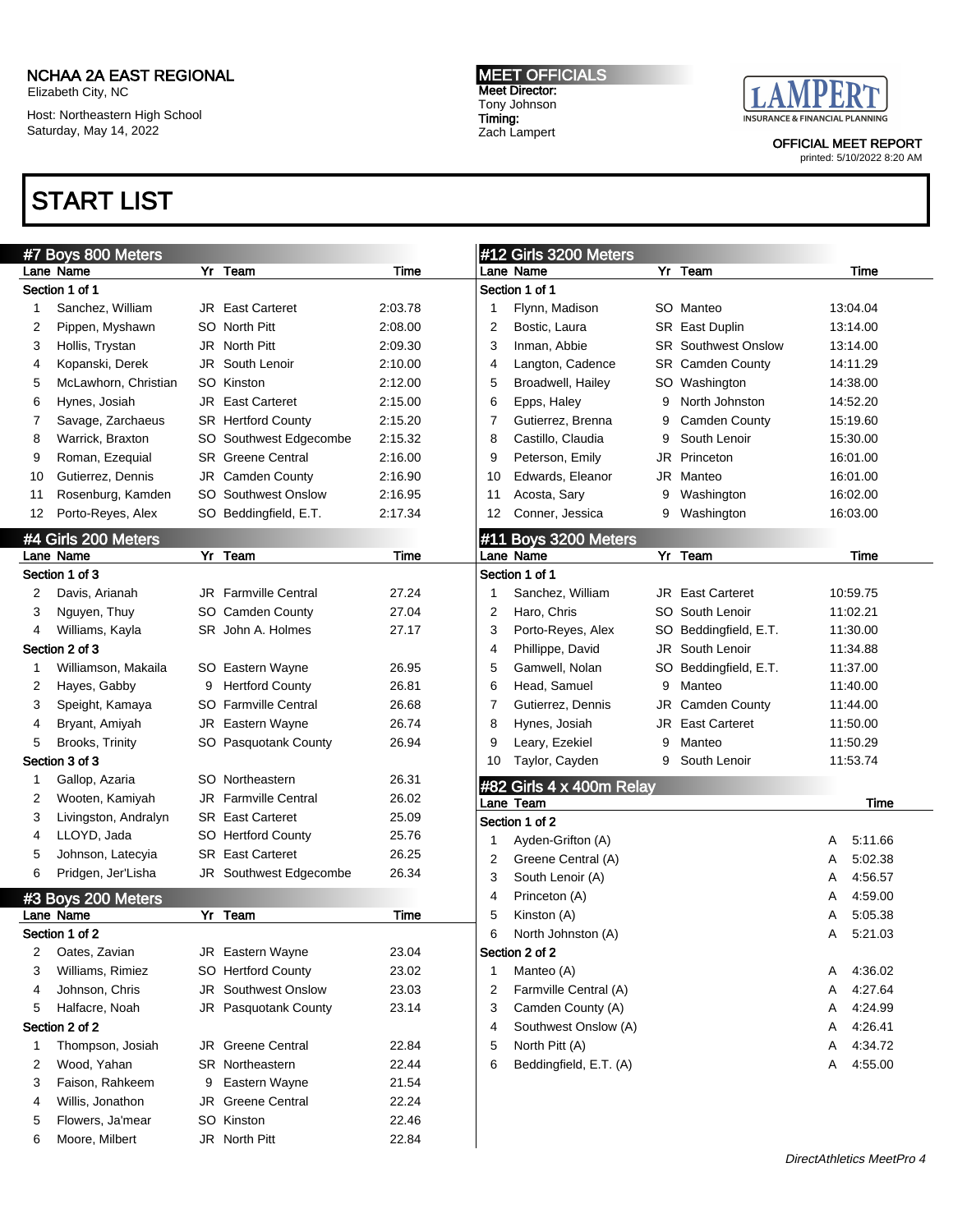Elizabeth City, NC

Host: Northeastern High School Saturday, May 14, 2022

# START LIST

MEET OFFICIALS Meet Director: Tony Johnson Timing: Zach Lampert



OFFICIAL MEET REPORT

|    | #81 Boys 4 x 400m Relay |   |                           |   |             |    | #24 Girls Hig |
|----|-------------------------|---|---------------------------|---|-------------|----|---------------|
|    | Lane Team               |   |                           |   | Time        |    | Lane Name     |
|    | Section 1 of 2          |   |                           |   |             | 3  | Shelton, J    |
| 1  | Wallace-Rose Hill (A)   |   |                           | Α | 3:52.96     | 4  | Blue, Naki    |
| 2  | Greene Central (A)      |   |                           | Α | 3:50.00     | 5  | Lynch, Asl    |
| 3  | East Duplin (A)         |   |                           | A | 3:47.96     | 6  | Johnson, I    |
| 4  | South Lenoir (A)        |   |                           | A | 3:48.26     | 7  | Hardison,     |
| 5  | Camden County (A)       |   |                           | Α | 3:52.77     | 8  | Warren, R     |
| 6  | East Carteret (A)       |   |                           | A | 3:54.20     | 9  | Luchtman.     |
|    | Section 2 of 2          |   |                           |   |             | 10 | Pridgen, J    |
| 1  | Farmville Central (A)   |   |                           | Α | 3:43.50     | 11 | Jewell, Le    |
| 2  | Southwest Onslow (A)    |   |                           | Α | 3:41.30     | 12 | Jenkins, J    |
| 3  | Kinston (A)             |   |                           | A | 3:40.12     |    | #25 Boys Lor  |
| 4  | Hertford County (A)     |   |                           | A | 3:40.14     |    | Lane Name     |
| 5  | Southwest Edgecombe (A) |   |                           | Α | 3:42.00     |    | Flight 1 of 1 |
| 6  | North Pitt (A)          |   |                           | Α | 3:45.59     | 1  | Cogdell, J.   |
|    | #60 Girls Pole Vault    |   |                           |   |             | 2  | Gurganus      |
|    | Lane Name               |   | Yr Team                   |   | <b>Mark</b> | 3  | Sutton, Sh    |
|    | Flight 1 of 1           |   |                           |   |             | 4  | Alston, Isia  |
| 1  | Reibel, Paige           | 9 | Manteo                    |   | 5'6''       | 5  | Loch, Prin    |
| 2  | Gay, Caroline           | 9 | Manteo                    |   | 6'7''       | 6  | Worthingto    |
| 3  | Bailey, Jayden          |   | JR Manteo                 |   | 7' 1"       | 7  | Pender, A     |
|    |                         |   |                           |   |             | 8  | Battle, Cle   |
|    | #59 Boys Pole Vault     |   |                           |   |             | 9  | Melson, Ja    |
|    | Lane Name               |   | Yr Team                   |   | Mark        | 10 | Jones, Jor    |
|    | Flight 1 of 1           |   |                           |   |             | 11 | Foreman,      |
| 1  | Stokes, Jordan          | 9 | Manteo                    |   | 9' 0"       |    |               |
| 2  | Vandzura, Hart          |   | SR Manteo                 |   | 9'6''       |    | #26 Girls Lor |
| 3  | Jarvis, Isaac           |   | SO Manteo                 |   | 10'6''      |    | Lane Name     |
|    | #23 Boys High Jump      |   |                           |   |             |    | Flight 1 of 1 |
|    | Lane Name               |   | Yr Team                   |   | <b>Mark</b> | 1  | Knight, Ka    |
|    | Flight 1 of 1           |   |                           |   |             | 2  | Jenkins, J    |
| 1  | Boston, Kiyon           |   | SR John A. Holmes         |   | 5' 10"      | 3  | Mitchell, J   |
| 2  | Harrington, Demarques   |   | <b>SR</b> Hertford County |   | 5' 10"      | 4  | VALENTIN      |
| 3  | Lynch, Tre'Shad         |   | JR North Lenoir           |   | 5' 10"      | 5  | Cole, Aub     |
| 4  | Bradford, Zeth          |   | SO Beddingfield, E.T.     |   | 5' 10"      | 6  | Hamilton,     |
| 5  | Mayo, Xavier            |   | SR Southwest Edgecombe    |   | 5' 10"      | 7  | Leigh, Sar    |
| 6  | Hatfield, Chris         |   | JR James Kenan            |   | 5' 10"      | 8  | Croom, Zi     |
| 7  | Martin, Quavion         |   | JR Northeastern           |   | 6' 2"       | 9  | Brooks, Tr    |
| 8  | Gurganus, Jaylon        |   | SR John A. Holmes         |   | 6'2"        | 10 | Livingston    |
| 9  | Roach, Dakevion         |   | JR North Pitt             |   | 6'2"        | 11 | Fuller, Des   |
| 10 | Jones, Jordan           |   | SR Northeastern           |   | 6' 4"       | 12 | Johnson, I    |
| 11 | Cogdell, Jaylen         |   | <b>SR Kinston</b>         |   | 6' 8''      |    | #27 Boys Tri  |
|    | #24 Girls High Jump     |   |                           |   |             |    | Lane Name     |
|    | Lane Name               |   | Yr Team                   |   | Mark        |    | Flight 1 of 1 |
|    | Flight 1 of 1           |   |                           |   |             | 1  | King, Jose    |
| 1  | Shannon, Jayla          | 9 | Eastern Wayne             |   | 4' 6"       | 2  | Kornegay,     |
| 2  | Byrd, Karsyn            |   | JR East Duplin            |   | 4'8"        | 3  | Sutton, Sh    |
|    |                         |   |                           |   |             |    |               |

| Lane Name     | #24 Girls High Jump (cont'd)           |    | Yr Team                    | Mark        |
|---------------|----------------------------------------|----|----------------------------|-------------|
| 3             | Shelton, Jamaya                        |    | <b>JR</b> East Carteret    | 4' 8''      |
| 4             | Blue, Nakiya                           |    | <b>SR</b> North Johnston   | 4' 10"      |
| 5             | Lynch, Ashanti                         |    | <b>SR</b> North Lenoir     | 4' 10"      |
| 6             | Johnson, Latecyia                      |    | <b>SR</b> East Carteret    | 4' 10"      |
| 7             | Hardison, Yamorie                      |    | <b>SO</b> Southwest Onslow | 4' 10"      |
| 8             | Warren, Ricayla                        |    | SO North Lenoir            | 4' 10"      |
| 9             | Luchtman, Jordyn                       |    | <b>SR</b> Princeton        | 4' 10"      |
| 10            | Pridgen, Jer'Lisha                     |    | JR Southwest Edgecombe     | 5' 0"       |
| 11            | Jewell, Leia                           |    | SO Eastern Wayne           | 5'1"        |
| 12            | Jenkins, Jessica                       |    | <b>SR</b> Northeastern     | 5'2"        |
|               |                                        |    |                            |             |
| Lane Name     | #25 Boys Long Jump                     | YΓ | Team                       | Mark        |
| Flight 1 of 1 |                                        |    |                            |             |
| 1             | Cogdell, Jaylen                        |    | SR Kinston                 | 20' 0.50"   |
| 2             | Gurganus, Jaylon                       |    | SR John A. Holmes          | 20' 1"      |
| 3             | Sutton, Shamar                         |    | JR Northeastern            | 20' 3"      |
| 4             | Alston, Isiah                          |    | <b>JR</b> Eastern Wayne    | 20' 5"      |
| 5             | Loch, Princeton                        |    | JR Southwest Edgecombe     | 20' 5"      |
| 6             | Worthington, Nicholas                  |    | SO Ayden-Grifton           | 20'8"       |
| 7             | Pender, Andrew                         |    | <b>SR</b> James Kenan      | 20' 9"      |
| 8             | Battle, Clemente                       |    | <b>JR</b> Eastern Wayne    | 20'9"       |
| 9             | Melson, Jalen                          |    | JR Northeastern            | 20' 11"     |
| 10            | Jones, Jordan                          |    | <b>SR</b> Northeastern     | 21'2"       |
| 11            | Foreman, Koi'Leon                      |    | <b>SR</b> North Pitt       | 21'8"       |
|               |                                        |    |                            |             |
|               | #26 Girls Long Jump                    |    |                            |             |
| Lane Name     |                                        |    | Yr Team                    | Mark        |
| Flight 1 of 1 |                                        |    |                            |             |
| 1             | Knight, Kamryn                         |    | SO Beddingfield, E.T.      | 15' 4"      |
| 2             | Jenkins, Jessica                       |    | <b>SR</b> Northeastern     | 15'5''      |
| 3             | Mitchell, Jaliyah                      | 9  | <b>Hertford County</b>     | 15' 6"      |
| 4             | VALENTINES, Jamiyah SO Hertford County |    |                            | 16' 1.25"   |
| 5             | Cole, Aubrey                           |    | JR Wallace-Rose Hill       | 16' 2.50"   |
| 6             | Hamilton, Jada                         |    | <b>SR</b> Eastern Wayne    | 16' 4"      |
| 7             | Leigh, Sarai                           |    | SR John A. Holmes          | 16' 4"      |
| ୪             | Croom, Zimya                           |    | SO Ayden-Grifton           | 16'5''      |
| 9             | Brooks, Trinity                        |    | SO Pasquotank County       | 16'7"       |
| 10            | Livingston, Andralyn                   |    | <b>SR</b> East Carteret    | 17'1"       |
| 11            | Fuller, Destany                        |    | SR Eastern Wayne           | 17'1"       |
| 12            | Johnson, Latecyia                      |    | <b>SR</b> East Carteret    | 18' 1"      |
| #27           | <b>Boys Triple Jump</b>                |    |                            |             |
| Lane Name     |                                        | Yr | Team                       | <b>Mark</b> |
| Flight 1 of 1 |                                        |    |                            |             |
| 1             | King, Joseph                           |    | JR Southwest Edgecombe     | 40'0"       |
| 2             | Kornegay, Xavier                       |    | <b>SR</b> Princeton        | 40'2"       |
| 3             | Sutton, Shamar                         |    | JR Northeastern            | 40' 2"      |